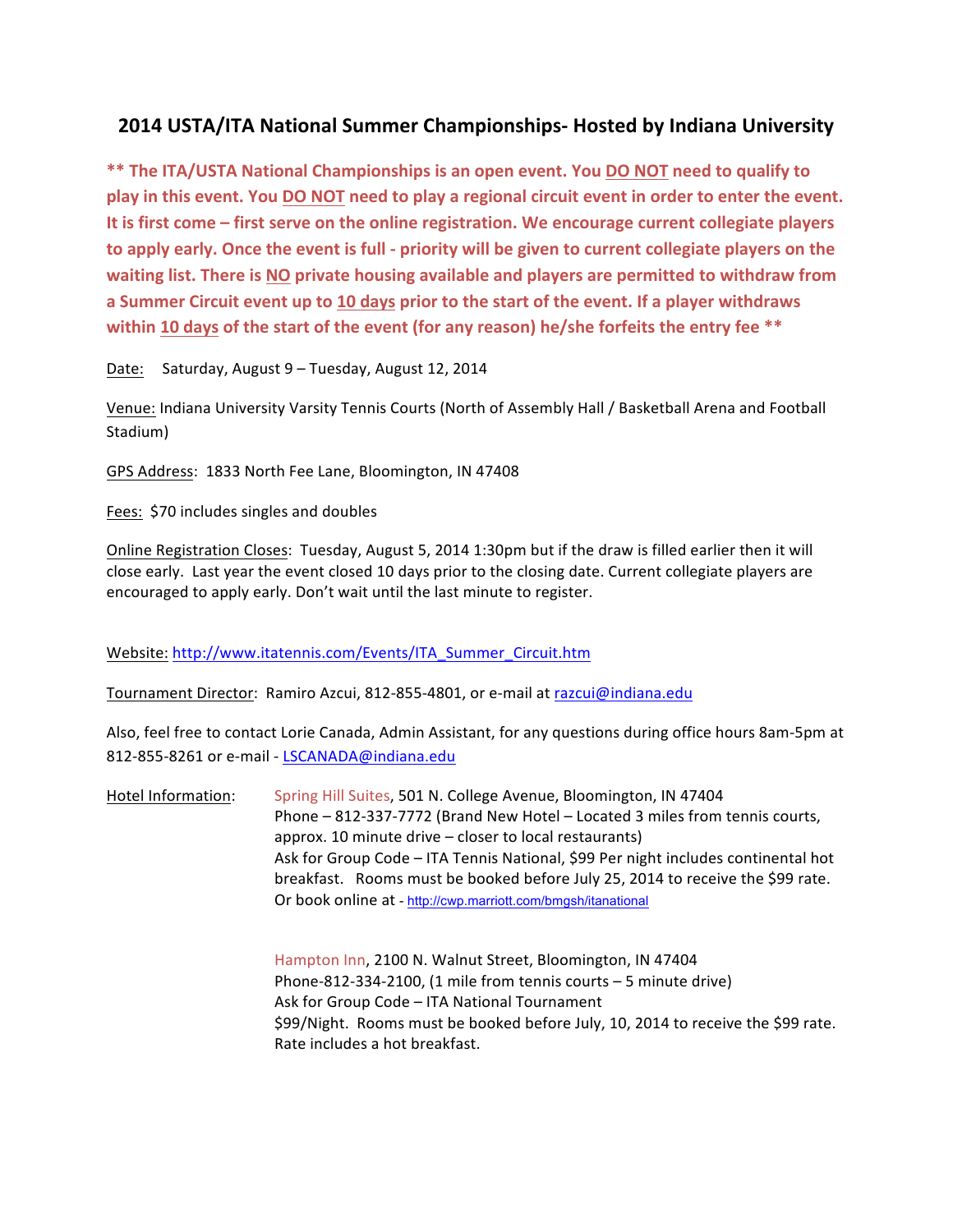Holiday Inn, 1710 N. Kinser Pike, Bloomington, IN 47404 Phone:  $812-334-3252$ , (1 mile from tennis courts  $-5$  minute drive) Ask for Group Code - ITA National Tournament. Booking Link: Reservations can be made directly online through the below booking link which will direct guests to make their hotel reservations directly in the ITA Tennis Nationals block. http://www.holidayinn.com/redirect?path=hd&brandCode=hi&localeCode=en&r egionCode=1&hotelCode=bmgkp&\_PMID=99801505&GPC=ita \$99/night. Rooms must be booked before August 4, 2014 to receive this rate.

Player Check-In: Check-in will be August 8 from 3pm-7:30pm in the North Lobby of Assembly Hall (Right across from Indoor Tennis Center @ 1833 N. Fee Lane – Gate #12)

Event Location – Outdoor Varsity Tennis Courts - (1833 N. Fee Lane) - Parking lot is entrance Gate #12.

There will also be two additional playing sites.

- 1 IU Varsity Outdoor Courts (GPS address 1833 N. Fee Lane)
- 2 Bloomington High School South (GPS address 1965 S. Walnut Street)
- 3 SRSC/Law Lane Courts (GPS address 1000 N. Jordan Ave.)

Match Schedule- Singles will start 8:00am on Saturday, August 9.

Doubles matches will start middle of the day on Sunday, 8/10. You will have all day Saturday to find a doubles partner. We will also email participants without partners a list of people who have not designated a partner about a week prior to the tournament. A list will also be provided at check-in on Friday.

Practice Courts: 16 Outdoor courts (Varsity & SRSC Law Lane Courts) available all day on July 25th. First come, first serve.

Indoor courts are available for reservations at the IU Tennis Center (812-855-5750), \$12 per court, from Friday,  $8/9$  – Tuesday,  $8/12$ .

Draw size: Draws will close at 96 participants for singles and 64 doubles teams in both men and women. A waiting list will be formed for any additional entries. Priority will be given to current collegiate players on the waiting list. No mix doubles competition.

Draws will be posted by 3pm, Friday afternoon, (8/9) @ IUHOOSIERS.COM

Welcome Dinner: PLAYERS ONLY- Pizza Social on Saturday, August 9, Time TBA

Tournament Information: A match tie-breaker will be played in place of a third set in singles; 8 game prosets in doubles; collegiate no-let rule used in men's tournament.

Airport: Indianapolis International Airport, 7800 Col. H. Weir Cook Memorial Drive, Indianapolis, IN 46241. (50 miles from campus) Directions: take I-70 east (out of the Indianapolis Airport towards Indianapolis downtown). Take I-465 South / East to Hwy 37 South to Bloomington.